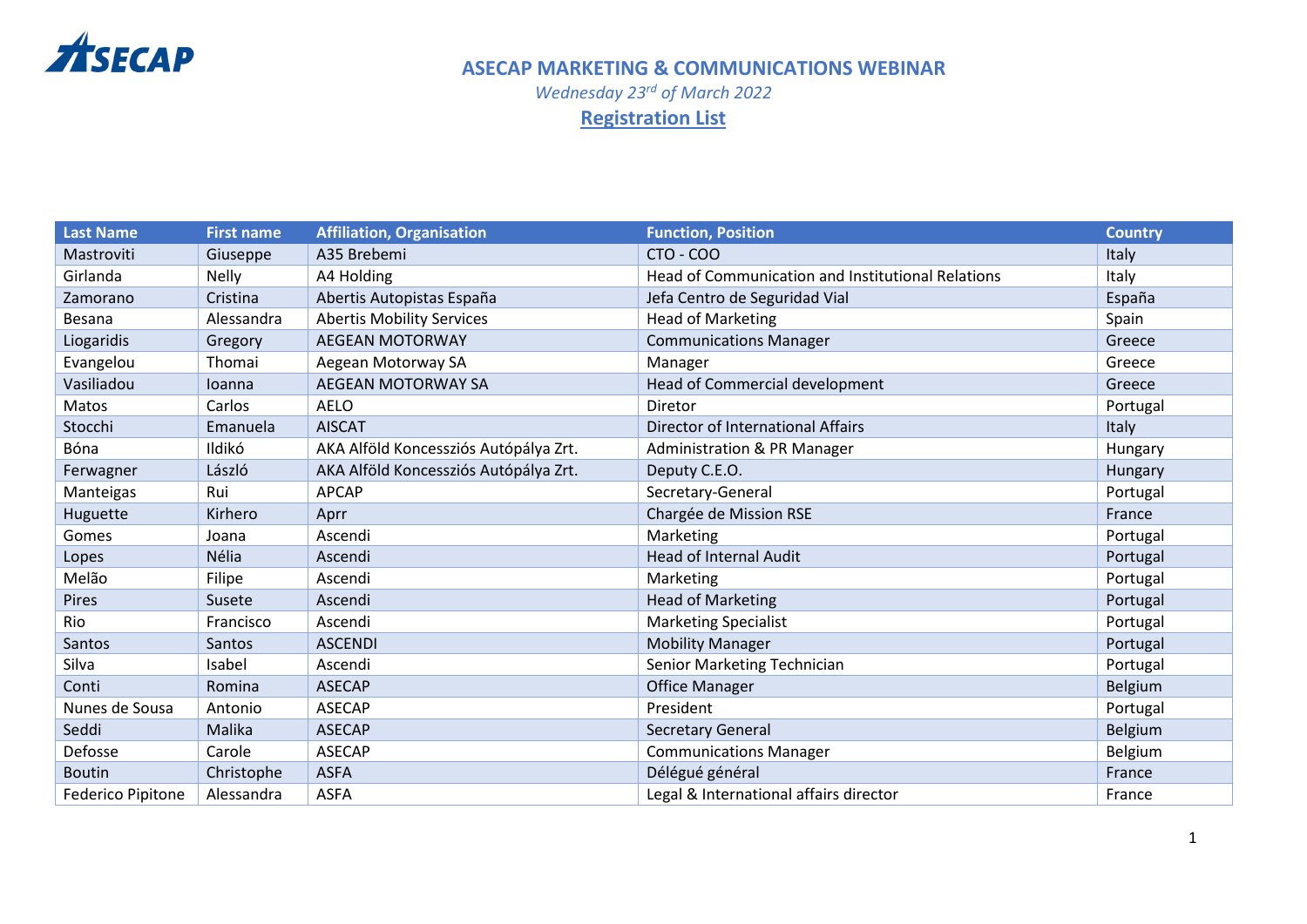

*Wednesday 23rd of March 2022*

# **Registration List**

| Kollenhofer    | David     | <b>ASFINAG</b>                                                    | Director Road Operation and Maintenance             | Austria   |
|----------------|-----------|-------------------------------------------------------------------|-----------------------------------------------------|-----------|
| Moser          | Rene      | <b>ASFINAG</b>                                                    | Senior EU and International Affairs Manager         | Austria   |
| Rührer         | Edith     | <b>ASFINAG</b>                                                    | <b>Marketing Department</b>                         | Austria   |
| Eder           | Claudia   | <b>ASFINAG Maut Service GmbH</b>                                  | <b>Managing Director</b>                            | Austria   |
| Sanchez        | Marta     | A-to-Be                                                           | <b>Marketing Manager</b>                            | Portugal  |
| Azevedo Mafra  | Luis      | ATOBE - Mobility Technology S.A.                                  | <b>Business Development Manager</b>                 | Portugal  |
| Welch          | Rachel    | A-to-Be, powered by Brisa                                         | <b>Marketing Manager</b>                            | Portugal  |
| <b>Kiousis</b> | Georgios  | <b>Attikes Diadromes SA</b>                                       | <b>CTO</b>                                          | Greece    |
| Sousa          | Sofia     | Auto-Estradas do Atlântico, SA                                    | GCI                                                 | Portugal  |
| brighach       | ziyad     | Autoroutes du Maroc                                               | Chef de la Division Commerciale et Marketing        | Morocco   |
| fatima         | zouhair   | Autoroutes du Maroc                                               | Directrice des Ressources Humaines et Communication | Maroc     |
| Ciamciak       | Anna      | Autostrada Wielkopolska S.A., PAK                                 | PR Manager, Spokeswoman                             | Poland    |
| Broekere-      | Anna      | Autostrada Wielkopolska SA / PAK                                  | <b>Management Board Assistant</b>                   | Poland    |
| Parzyszek      |           |                                                                   |                                                     |           |
| Popović        | Sergije   | Bina-Istra operation and maintenance Ltd.                         | <b>Head of Toll Operations</b>                      | Croatia   |
| Gritti         | Silvano   | <b>BREBEMI SPA</b>                                                | Ingegnere                                           | Italy     |
| Eça Pinheiro   | Luis      | <b>Brisa</b>                                                      | Manager                                             | Portugal  |
| Bento          | Hugo      | <b>BRISA</b>                                                      | <b>Marketing Director</b>                           | Portugal  |
| <b>Esteves</b> | Francisco | <b>Brisa Autoestradas</b>                                         | Marketing                                           | Portugal  |
| Arnaut         | Manuel    | Brisa Concessão Rodoviária                                        | Diretor                                             | Portugal  |
| Bartolini      | Enrico    | CAV S.p.A.                                                        | Capo servizio viabilità                             | Italy     |
| Erent          | Emilija   | <b>DARS</b>                                                       | Specialist in Tolling Division                      | Slovenia  |
| Kosic          | Alenka    | DARS d.d.                                                         | <b>Head of Unit</b>                                 | Slovenija |
| Zorin          | Ulrich    | DARS d.d.                                                         | Director                                            | Slovenija |
| Jijena Sanchez | Francisco | <b>EGIS</b>                                                       | <b>Innovation Officer</b>                           | France    |
| Lengrand       | Richard   | Egis MENS                                                         | <b>Innovation Director</b>                          | France    |
| Kordecka       | Anna      | Gdańsk Transport Company, PAK                                     | PR and marketing Manager                            | Poland    |
| Nikoletou      | Efi       | GEFYRA LITOURGIA S.A./OPERATOR OF RION<br><b>ANTIRRION BRIDGE</b> | <b>CUSTOMER SERVICE MANAGER</b>                     | Greece    |
| Kalogirou      | George    | GEFYRA S.A.                                                       | Deputy Finance & Administration Manager             | Greece    |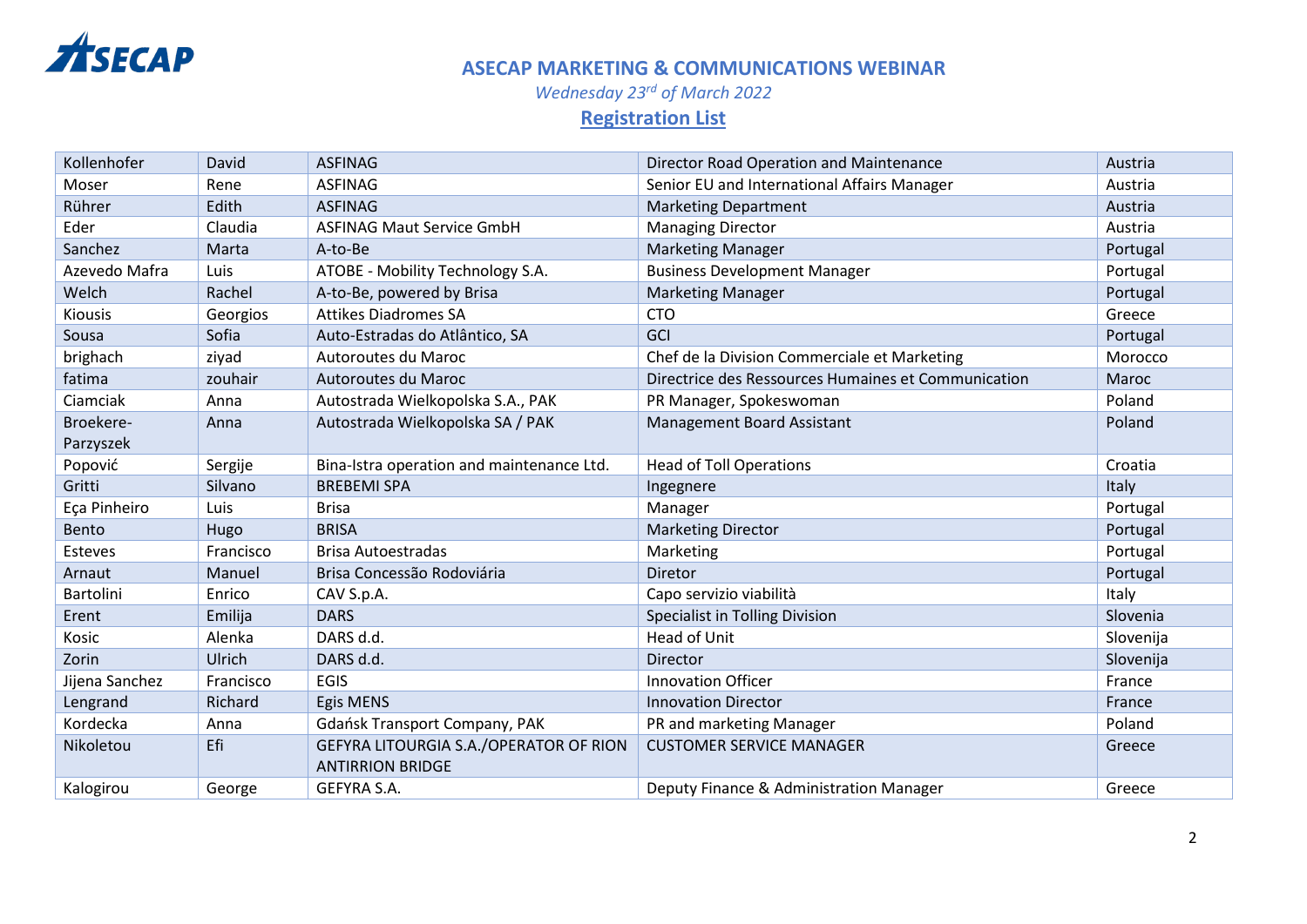

*Wednesday 23rd of March 2022*

# **Registration List**

| <b>Stavris</b>   | <b>Stavros</b>      | GEFYRA S.A.                         | <b>CFO</b>                                                   | Greece          |
|------------------|---------------------|-------------------------------------|--------------------------------------------------------------|-----------------|
| Alonso           | Matilde             | Globalvia                           | Sustainability and climate change senior specialist          | Spain           |
| Pinto da Silva   | Daniel              | Globalvia Portugal                  | Director                                                     | Portugal        |
| Lopes            | Natalina            | Globalvia Transmontana              | HR, Communication and CSR Director                           | Portugal        |
| Hörl             | Johannes            | Großglockner Hochalpenstraßen AG    | <b>CEO</b>                                                   | Austria         |
| Akyüz            | Meltem              | <b>ICA</b>                          | Project Management Manager                                   | Turkey          |
| Demír            | Betül               | <b>ICA</b>                          | <b>Environmental and Sustainability Chief</b>                | Türkiye         |
| Isik             | <b>Burak</b>        | <b>ICA</b>                          | <b>Investment Development</b>                                | Türkiye         |
| Kuyumcu          | Sertan              | <b>ICA</b>                          | Control, Reconciliation and Process Manager                  | Turkey          |
| Karakuloglu      | Fatma               | <b>ICA Turkey</b>                   | Corporate communication manager                              | Turkey          |
| <b>Halkias</b>   | Bill                | International Road Federation (IRF) | President                                                    | Greece          |
| <b>Bandeira</b>  | Susana              | Lusoponte                           | Innovation and Marketing Manager                             | Portugal        |
| Oliveira         | Teresa              | Lusoponte, S.A.                     | <b>Communications Manager</b>                                | Portugal        |
| Guarnieri        | Paolo               | Movyon S.p.A.                       | <b>Head of Business Development</b>                          | Italy           |
| Krivosudska      | Denisa              | Narodna dialnicna spolocnost, a.s.  | Manager for Operations centre, motorway patrol and rest area | Slovak Republic |
|                  |                     |                                     | development                                                  |                 |
| Sukenikova       | Lucia               | Narodna dialnicna spolocnost, a.s.  | Motorway patrol and rest area development specialist         | Slovak Republic |
|                  |                     |                                     |                                                              |                 |
| Lamprou          | Fotini              | <b>NEA ODOS SA</b>                  | PR & marketing Manager                                       | Greece          |
| Papageorgiou     | Sofia               | NEA ODOS-KENTRIKI ODOS              | PR & Marketing Assistant                                     | Greece          |
| <b>Morais</b>    | Ana Filipa          | Norscut/APCAP                       | <b>Deputy Technical Manager</b>                              | Portugal        |
| Karadimas        | Christos            | Olympia Odos Operation              | COO                                                          | Greece          |
| Antiochos        | <b>Konstantinos</b> | Olympia Odos Operation S.A.         | <b>Systems Engineer</b>                                      | Greece          |
| Handanos         | Yannis              | OLYMPIA ODOS OPERATION SA           | Quality & Administrative Support manager                     | Greece          |
| Dimitriou        | Andriana            | OLYMPIA ODOS S.A.                   | <b>Coordinator of Communication</b>                          | Greece          |
| Stamou           | Sofia               | OLYMPIA ODOS S.A.                   | <b>Communication Manager</b>                                 | Greece          |
| <b>Tzivanaki</b> | Kalliopi            | OLYMPIA ODOS S.A.                   | PUO, Networks and Special Projects Manager                   | Greece          |
| Antoniou         | Maria               | OLYMPIA ODOS SA                     | <b>Assistant Communication Manager</b>                       | Greece          |
| Chasanis         | Grigoris            | Olympia Odos SA                     | E/M and Tolling Systems Manager                              | Greece          |
| Kocot            | Pawel               | PAK (SAM S.A.)                      | Member of the Management Board - Technical Director          | Poland          |